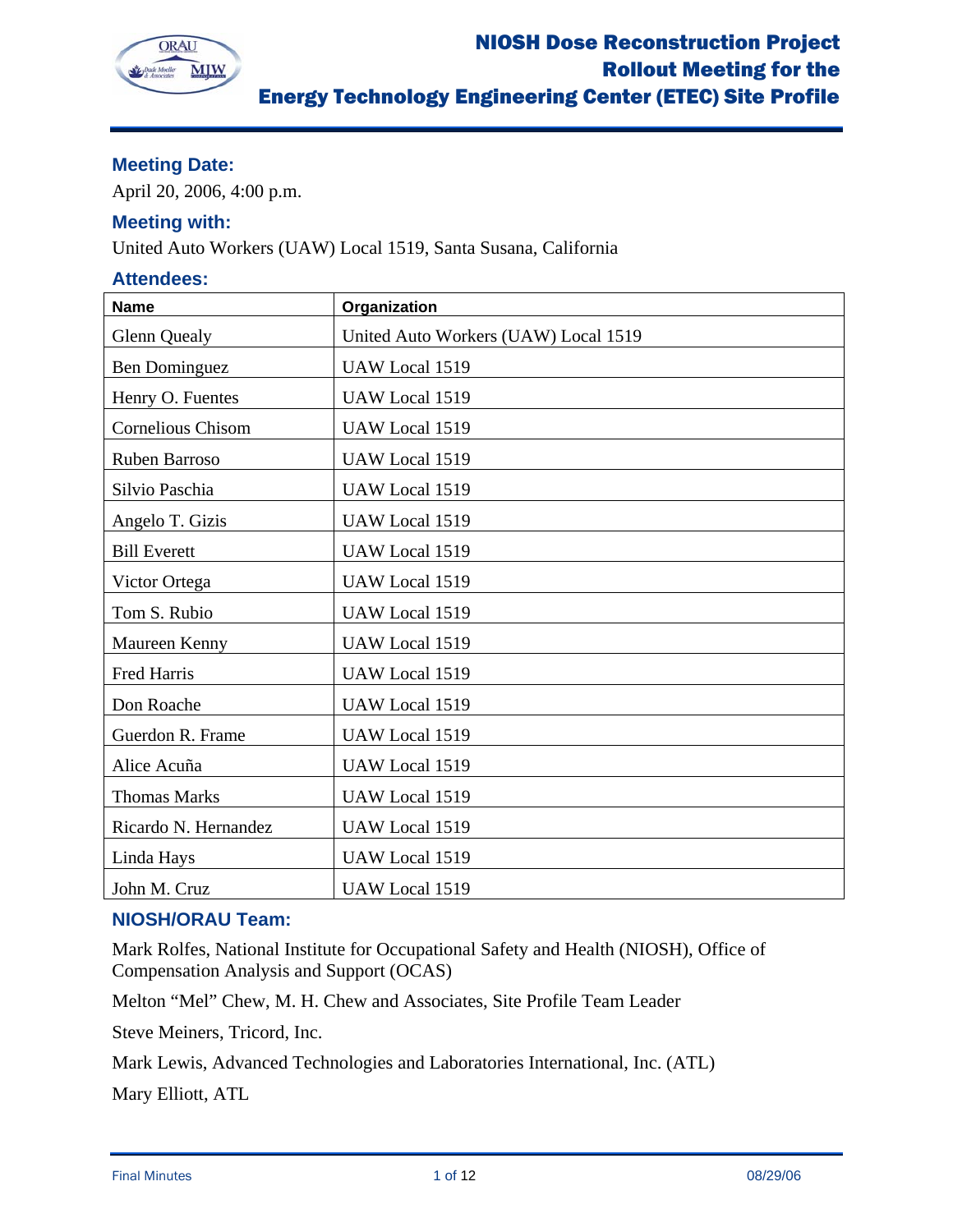

# **Proceedings:**

Ms. Linda Hayes, Vice President of United Auto Workers (UAW) Local 1519, opened the meeting at approximately 4:00 p.m. She introduced Mr. Mark Lewis of the Worker Outreach Team from the National Institute for Occupational Safety and Health (NIOSH) Dose Reconstruction Project.

Mr. Lewis thanked Ms. Hayes for the opportunity to meet with the union membership to discuss the Site Profile for the Energy Technology Engineering Center (ETEC). The Site Profile is a tool used to reconstruct radiation doses for workers who file claims for compensation under the Energy Employees Occupational Illness Compensation Program Act (EEOICPA). He explained that the Team is interested in hearing what the workers at a site have to say about the Site Profile. Since most of the information comes from the records of the Department of Energy (DOE) and its contractors, it is important that the Site Profile development process includes the people who actually worked at the site. Giving the workers this opportunity improves the Site Profile because the workers are the true "site experts" who know about daily operations, safety practices, and accidents or incidents that may not appear in the "official" records.

Mr. Lewis described how his experiences as a union worker within the DOE nuclear weapons complex led to his involvement in the movement that culminated in the passage of the EEOICPA and, in turn, to his current position as the Team's Union Outreach Specialist.

The Site Profile is a "living document," which means that it can be revised as new information becomes available. The Worker Outreach Team first met with UAW Local 1519 in January 2006. During that meeting, the team explained the types of information that can enrich the Site Profile. The Team sent ETEC Site Profiles to union representatives for review after it was published on the NIOSH Web site: http://www.cdc.gov/niosh/ocas/etec.html. The Site Profile rollout meeting was scheduled after the union representatives had a chance to review the document. Mr. Lewis encouraged the attendees to share their comments or questions regarding the Site Profile at any time during the presentation.

## **Question:**

How familiar are you with the incident that occurred at the SRE (Sodium Reactor Experiment)? The problem with our site is that incidents are not quantified. There was a special on the History Channel that said that the SRE incident released more radiation than Chernobyl.

## *Mark Lewis:*

Mr. Mel Chew, who is the Site Profile Team Leader, will be able to address that when he speaks later in the meeting.

#### **Comment:**

Many of us went off-site to work for the company on other projects for DOE – places like Frankford Arsenal in Philadelphia. They made cannonballs and nuclear weapons and it was nasty.

## **Comment:**

They made armor-piercing bullets from depleted uranium.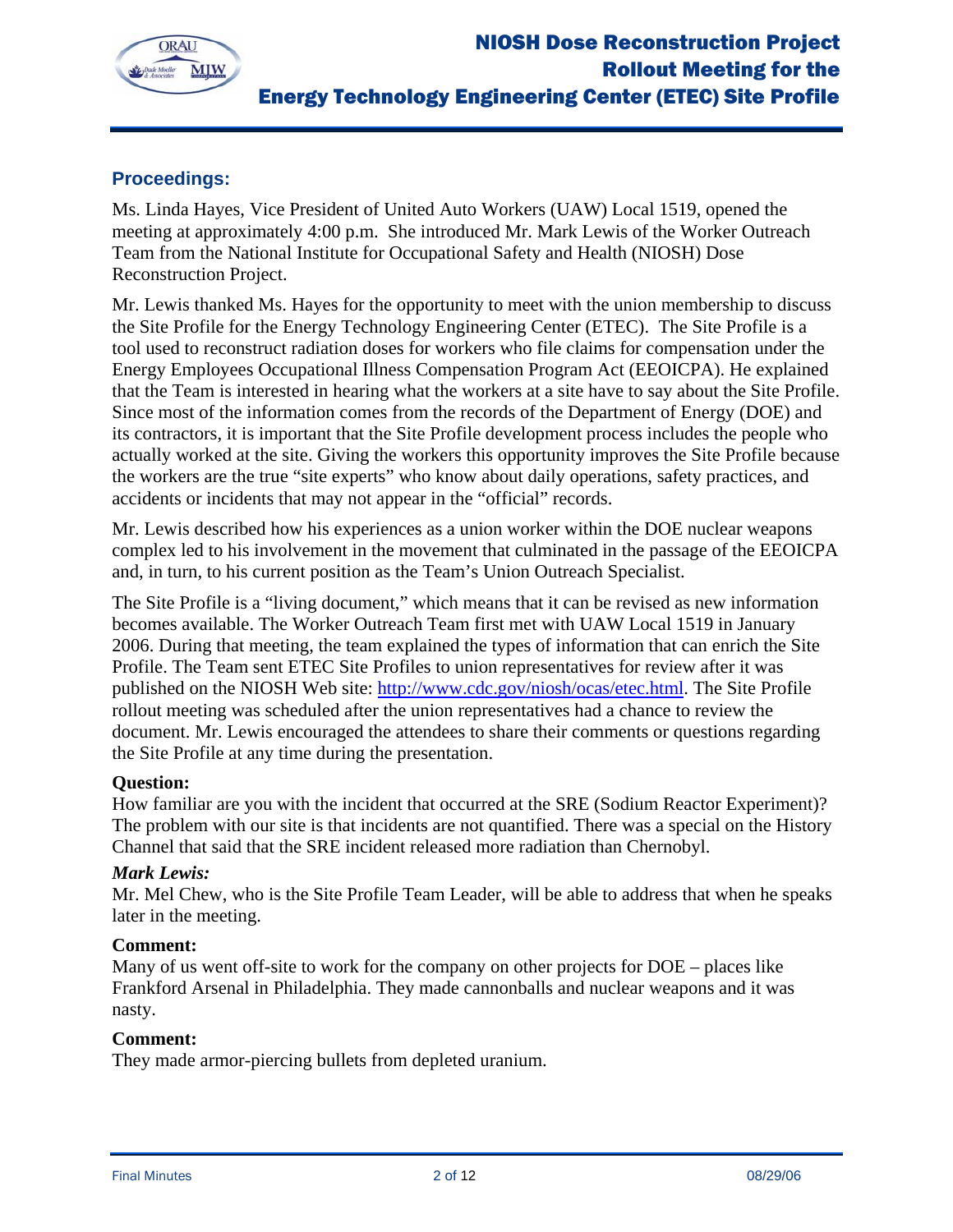

# **Comment:**

If you got anywhere near the sinks or urinals in that building, your skin would start to burn. Some of us were there for more than a year. We came back with rashes that wouldn't heal and other health problems.

Mr. Lewis introduced the other members of the NIOSH/Oak Ridge Associated Universities (ORAU) team: Mr. Mark Rolfes, Mr. Mel Chew, Mr. Steve Meiners, and Ms. Mary Elliott. He requested that the attendees sign in on the sheet provided so that their names could be included in the minutes. Mr. Lewis explained that the meeting was being recording so that the minutes would accurately capture the comments and questions from the meeting. The minutes are published on the NIOSH Web site after the union has a chance to review them.

Mr. Lewis asked Mr. Rolfes, a health physicist from NIOSH, if he had any remarks before the presentation. Mr. Rolfes stated that he reviews and performs dose reconstructions using information provided by EEOICPA claimants, along with what is contained in the Site Profile. He remarked that he could answer any questions regarding the dose reconstruction or the EEOICPA claims processes.

Mr. Lewis turned the floor over to Mr. Steve Meiners for the presentation of the ETEC Site Profile. Mr. Meiners gave an overview of EEOICPA, which is a federal program to compensate workers who have become ill as the result of exposure to radiation or toxic substances while working in the DOE nuclear weapons and energy research programs. Eligible employees or former employees who worked for facilities or companies under contract with DOE or its predecessor agencies can file claims with the Department of Labor (DOL) for \$150,000 plus reimbursement of medical expenses under Subtitle B for cancers, beryllium disease, and some silicosis cases. The DOL verifies the worker's employment and medical diagnosis. Subtitle E provides compensation for illnesses resulting from toxic chemical exposure in the workplace. A worker may be eligible for compensation under both Subtitles B and E, but NIOSH receives only Subtitle B cancer claims for radiation dose reconstruction. If the worker is deceased, the surviving spouse or children may file a claim on the worker's behalf.

NIOSH established the Office of Compensation Analysis and Support (OCAS) to facilitate and provide oversight for the dose reconstruction effort. Due to the large number of claims submitted, NIOSH hired ORAU and its subcontractors to assist with the dose reconstructions and other associated tasks.

Mr. Meiners stated that Site Profile rollout meetings such as this allow workers and former workers to respond to the content of the Site Profile, to ask questions, and to point out possible omissions or areas for improvement. The Team documents the comments and questions and takes them back to the teams that write the Site Profiles. The ETEC Site Profile is a collection of historic reference information about the site that provides a consistent set of data for the scientists who reconstruct EEOICPA radiation doses for workers from the ETEC site. Using the information from the Site Profile as a guide, the dose reconstructor enters the worker's exposure information from his or her dose records (if they are available) and personal information from the claims interview into a computer program to calculate the "probability of causation" (POC), that is, the probability that a worker's cancer is related to his or her occupational radiation dose.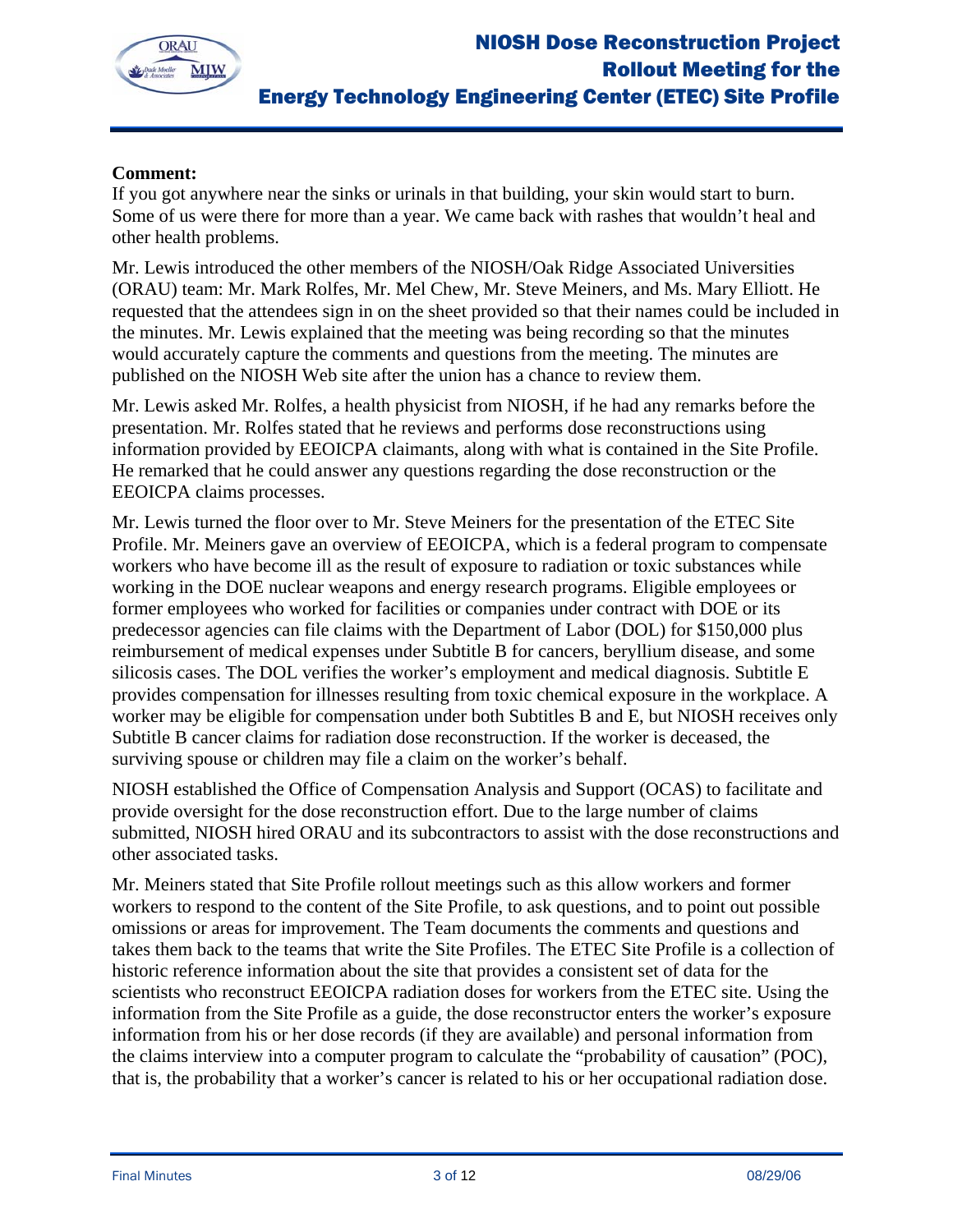

The claim may be recommended for compensation if the computer program determines that the worker's occupational radiation dose is "as likely as not" (greater than 50% POC) to have caused the cancer.

## **Question:**

If a worker is separated from his employer due to layoff or termination and he later discovers that he has cancer, can he file a claim?

## *Steve Meiners:*

Yes. If an employee is diagnosed with cancer after his period of employment, he should still file a claim. The compensation is not dependent on the employer. It is a federally-funded compensation program. At present, there are no time limits on filing a claim. The handout folder contains information about filing a claim. There is also information for accessing the NIOSH Web site, where you can read about EEOICPA and see the ETEC Site Profile. There is a lot of important information on that Web site.

## **Question:**

Are there time limitations for survivors for filing claims? Is that an open time frame also?

## *Steve Meiners:*

That is correct. You may find it useful later if you spend some time now documenting which buildings and areas you have worked in and what work you performed there. This information could help you or your family if you ever have to file a claim. The Site Profile was written using the company's records. Those records may report the company's operating procedures and programs as the company expects them to happen, but in reality the records may not accurately reflect the actual way the work was performed. If you see discrepancies in the Site Profile, NIOSH needs to know about them. Your handout folders also include how to send this information to NIOSH, and that information is on the NIOSH Web site as well.

#### **Comment** (to the other attendees)**:**

The company makes our work history available to us. We have total access by request. It tells whether you worked at AI or Rocketdyne, and if you were sent to assignments at other facilities from the very beginning of your employment. I'm not certain that it tells what buildings or areas we worked in, though.

#### **Comment:**

Some employees were sent to assignments in other countries.

#### *Steve Meiners:*

This information would be useful in an individual dose reconstruction. The dose reconstructors would use the ETEC Site Profile, as well as the Site Profiles from the other facilities where you worked.

#### **Comment:**

The company is not able to get records from Frankford Arsenal. They are not available.

#### **Question:**

Can we find all the Site Profiles on the Internet? If the site was a nuclear site, would there be a Site Profile there?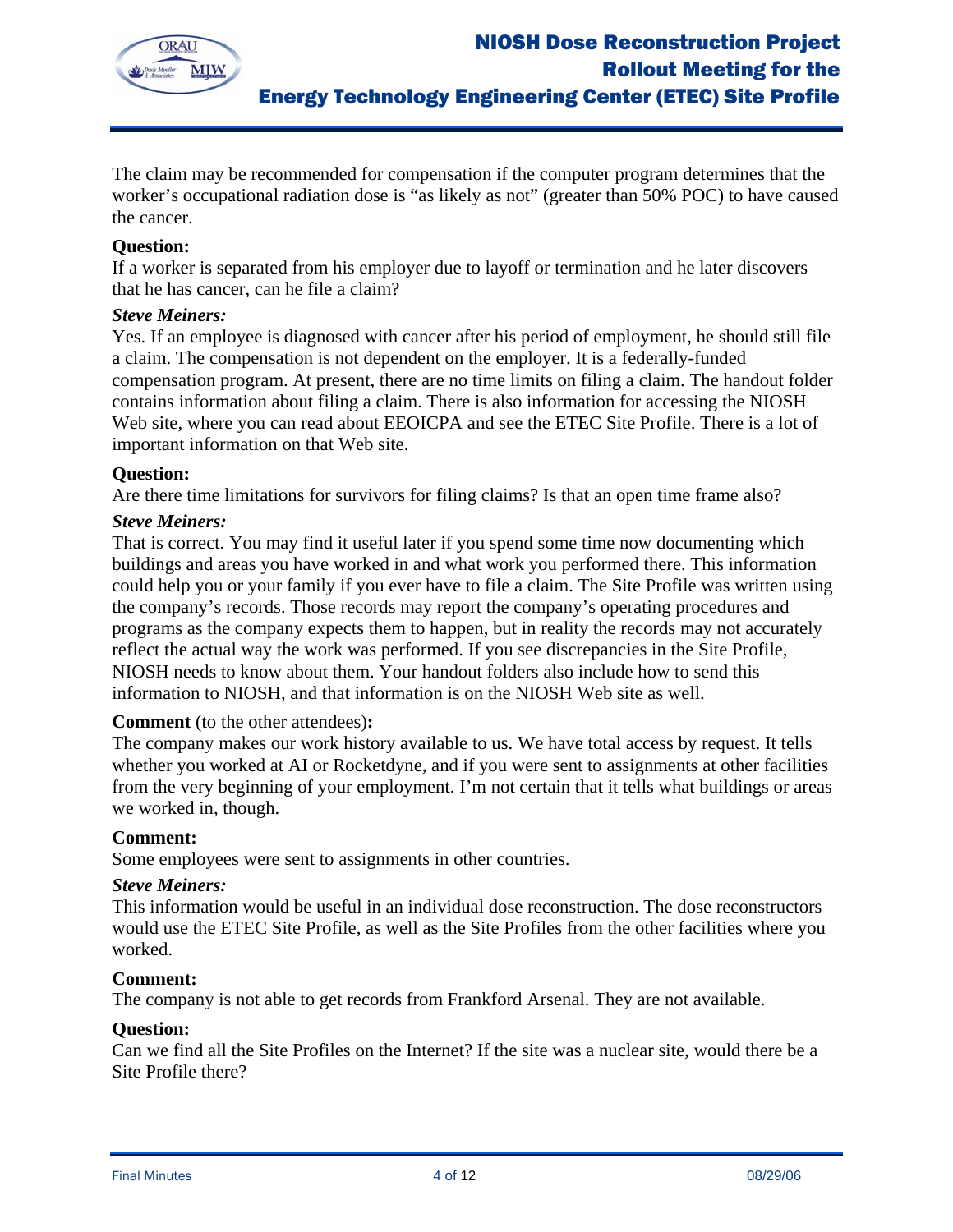

# *Steve Meiners:*

Yes – there are Site Profiles for eligible sites that were involved in the DOE nuclear weapons and energy research program. However, this program does not include information for commercial nuclear facilities.

The ETEC Site Profile includes an introduction and a collection of five technical documents: the Site Description, the Medical Dose, the Environmental Dose, the Internal Dose, and the External Dose. These describe the history of the ETEC facilities and radiation monitoring programs.

The Site Description summarizes the ETEC facilities that were used in the contracts between DOE and Rockwell's Atomics International and its successors from 1948 to the present. This section describes the radiation-related programs that took place at Area IV of the Santa Susana Field Laboratory as well as the facilities at DeSoto Avenue, the Vanowen Building in Canoga Park, and the Downey Site. The Site Description lists each building, detailing the production activities and the radiation sources that were present. This section includes Table 2-6, Major Incidents, which describes the incidents and accidents that occurred in these areas.

The Medical Dose section discusses which workers received medical X-rays as a condition of their employment. The medical X-ray program is described, including the frequency and types of X-rays that were regularly required and the different X-ray equipment and techniques that were used. NIOSH assumes one chest X-ray per employee per year for dose reconstruction purposes if information on the frequency of X-ray examinations is not available.

The Environmental Dose section is included for workers who were not monitored in bioassay and dosimetry programs, taking into consideration the sources of environmental radiation exposures in the workplace. Both external environmental and internal environmental doses for unmonitored workers are discussed in this section:

- External environmental doses are included from radiation monitoring data taken from 1975 to 1999, and are calculated for the period from 1952 to 1974. Annual external doses are given for DeSoto Avenue from 1959-1998, Area IV from 1954-1999, Canoga Avenue (Vanowen Building) from 1954-1960, and the Downey Site from 1952 to 1955.
- Internal environmental dose is based on site-wide monitoring for air concentrations of known radionuclides. Internal environmental radiation doses are received by breathing radionuclides in air or by swallowing radionuclides in resuspended soil. Specific monitoring was done for many different radionuclides for specific years.

The Internal Dose section describes the bioassay programs from August 1958 to the present. The radionuclides that were monitored in the urinalysis program varied over time. Whole body and lung counts have been performed from 1967 to the present. Bioassay analyses have been done for gross alpha, gross beta, mixed fission products, and specific radionuclides over the years, including tritium, carbon-14, sulfur-32, phosphorus-32, cobalt-60, strontium-90, cesium-137, promethium-147, polonium, plutonium, americium, cerium and thorium. Minimum detectable levels (MDLs) are included.

Mr. Meiners inquired if the attendees had participated in a bioassay program at any time. Most attendees indicated that they had done so.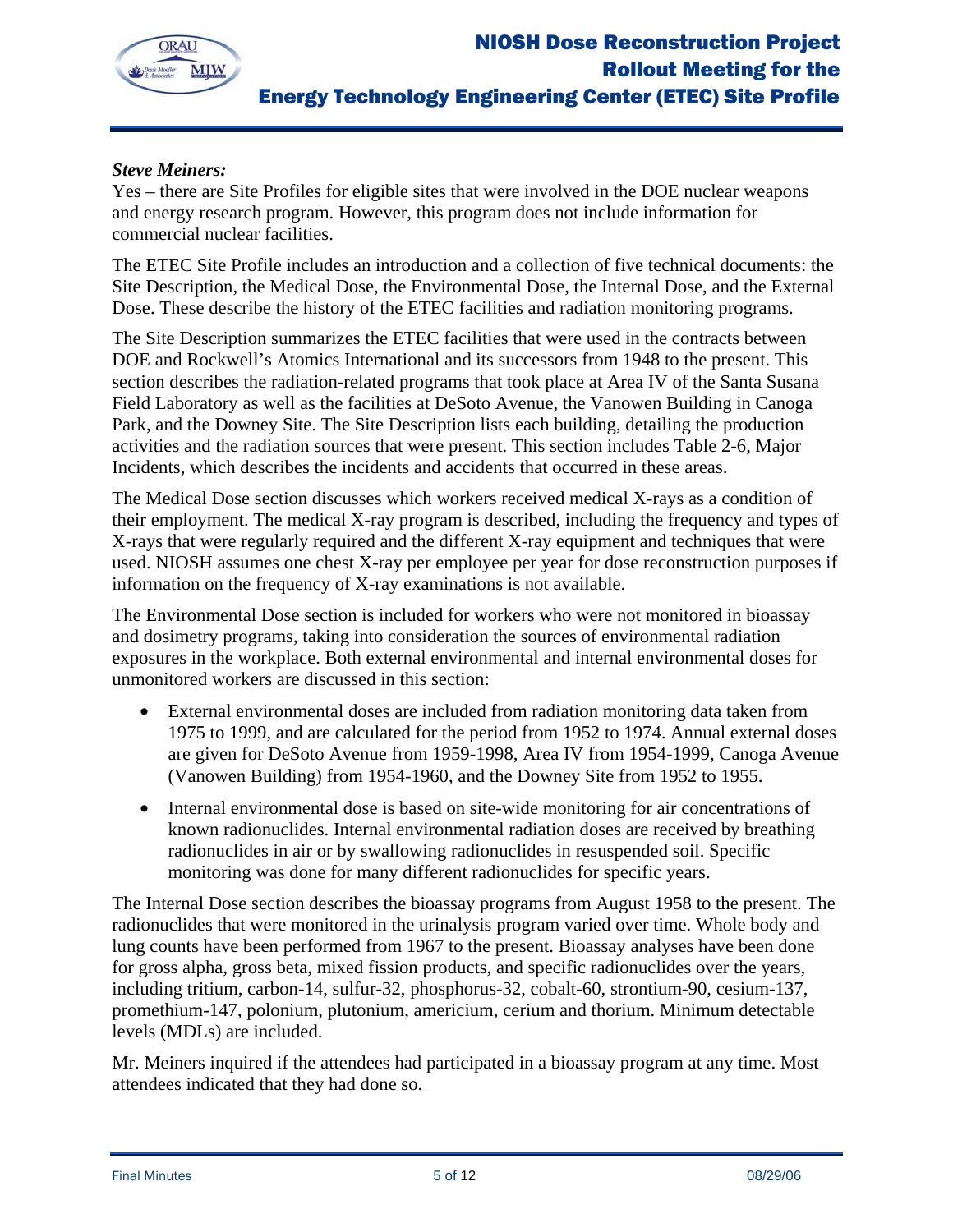

# **Question:**

I noticed that beryllium was listed on the slide that talked about Subtitle B. Does the Site Profile talk about beryllium, too?

## *Mel Chew:*

Only radioactive beryllium is discussed in the Site Profile.

### *Mark Lewis:*

Beryllium disease is covered by Subtitle B of EEOICPA, but those claims go through DOL.

## *Mark Rolfes:*

That is correct. NIOSH does not receive any claims for berylliosis or silicosis. DOL looks at blood tests and chest X-rays and relies on medical opinions to verify a claimant's eligibility for compensation for these diseases.

## *Steve Meiners:*

The section on External Dose describes the external dosimetry programs that monitored for beta, gamma and neutron radiation that came from radiation sources outside the body. Data are available for the period from 1954 to the present. Dosimeter technology and exchange frequency are also considered. MDLs are given. NIOSH applies a "missed dose" component to compensate for dosimeter readings that were reported as "zero" in an effort to be claimant-favorable. The "missed dose" is calculated using one-half of the MDL.

Mr. Meiners concluded the presentation by stating that information from workers will help make the ETEC Site Profile a more useful instrument for calculating dose reconstructions. He encouraged the attendees to review the Site Profile and to consider their own work experiences while examining the document. Any information that might contribute to revisions to the Site Profile can be sent directly to NIOSH at the mailing address or the e-mail address in the presentation, as well as by fax at the number provided.

## **Question:**

Should we be worried about repercussions from our employer?

#### *Mark Rolfes:*

Everything remains confidential. The recording being made here today is not to identify who made comments or who asked questions. The information we are collecting today is to help ensure that the claimants from ETEC are given the benefit of the doubt when NIOSH completes their dose reconstructions.

#### **Question:**

Does a person have to have cancer to file a claim?

### *Mark Lewis:*

There must be a medical diagnosis for cancer, berylliosis, or silicosis for a claimant to file for compensation under Subtitle B. NIOSH only receives cancer claims for dose reconstruction. If you have any other illness that you suspect may be caused by exposure to chemicals used in your occupation, you should contact your DOL Resource Center to file a Subtitle E claim.

#### **Question:**

Do you think this law will stay on the books?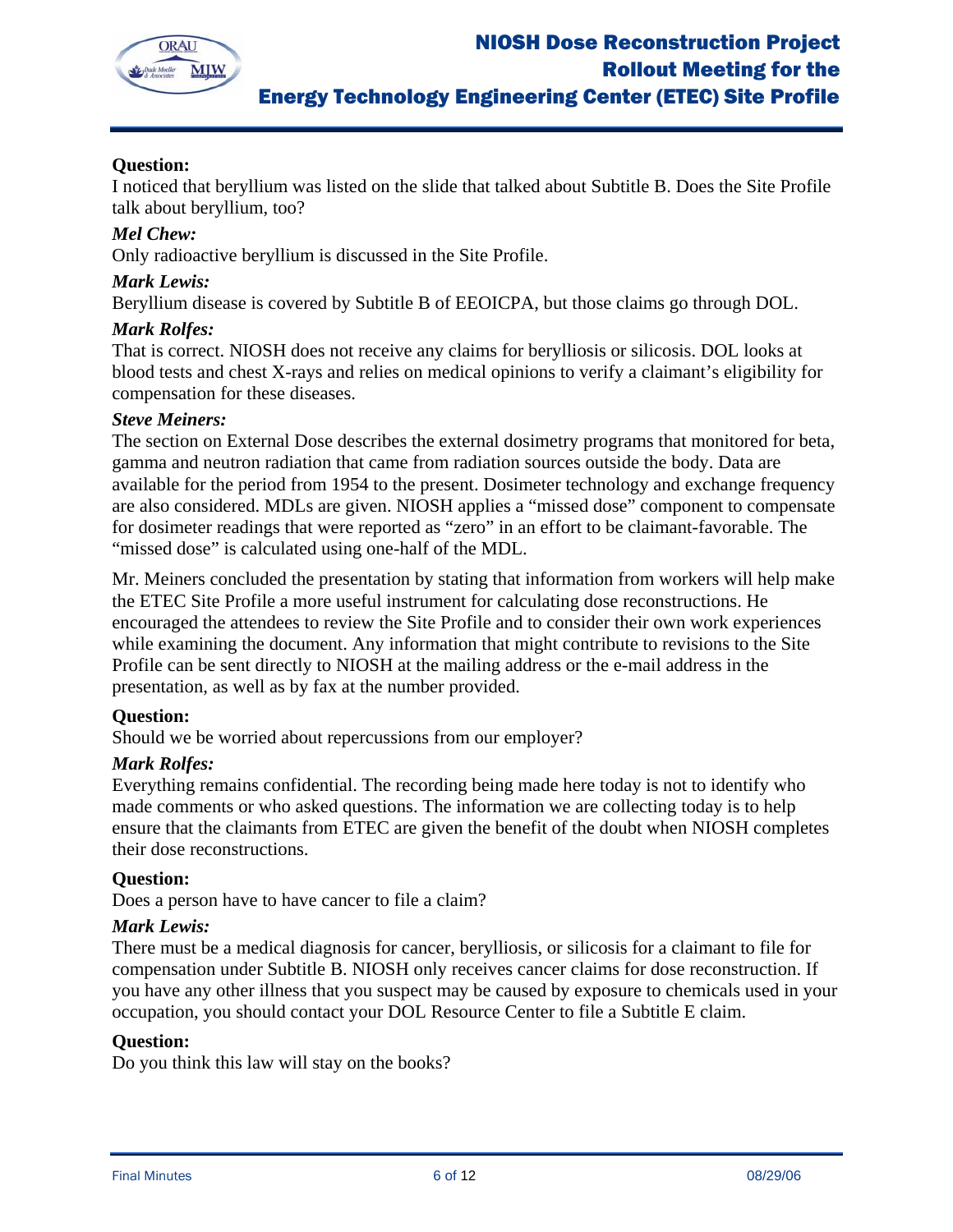

# *Mark Rolfes:*

Because EEOICPA is a law, another law would have to be passed to remove it from the books.

# **Question:**

How many teams are going to all the sites to talk about the program?

# *Mark Lewis:*

The NIOSH Dose Reconstruction Project has one Worker Outreach Team that goes out to talk with the unions. The Advisory Board on Radiation and Worker Health realized early in the program the need to give labor a voice in the Site Profile, so they recommended that NIOSH create a Worker Outreach Program. My union asked me to take a leave of absence to come work with the Outreach Team.

# **Question:**

Who is financing the compensation program?

## *Mark Lewis:*

DOL is the designated payer. Under EEOICPA, Congress set up the Energy Employees Occupational Illness Compensation Fund to provide money to compensate claimants.

# *Response:*

So this is taxpayers' money, and not dependent on a business?

# *Mark Lewis:*

That is correct. The funds come from government money.

Mr. Meiners introduced Mr. Mel Chew, the Site Profile Team Leader and author, for further discussion on the ETEC Site Profile.

Mr. Chew stated that the Site Profile Team began gathering information for the Site Profile documents in November 2005. Boeing gave the Team access to records that went back as far as the 1940s and continued up through present operations. As they searched through 147 fourdrawer file cabinets, the Team soon realized that the contracts involved not only Area IV (the Santa Susana Field Laboratory), but also facilities at DeSoto Avenue, Canoga Park (the Vanowen Building), and the Downey site. The Team found documentation of all the DOE radiation programs beginning in the late 1940s: the experimental reactors, the fuel fabrication for those reactors, the accelerators, and the research and development programs. Since all four sites must be documented for these programs, the Site Description of the ETEC Site Profile is much larger than the usual 25 to 30 pages. Since the Site Profile was written, the Team has discovered that there was a radiation program in place in 1948 at the Downey Site. The Site Description is being revised to reflect that information as well as the fact that there was a radiation safety program in place at that time.

Mr. Chew noted that the EEOICPA compensation program also includes work done under contract with DOE's predecessors – the Atomic Energy Commission (AEC), the Energy Research and Development Administration (ERDA), and even as far back as the Manhattan Engineer District (Manhattan Project).

The dose reconstructors use the Site Profile to start building an EEOICPA claimant's radiation history. The site-specific information included in the Site Description and the Dose sections is there to ensure that a claimant is given the best possible opportunity to have a POC high enough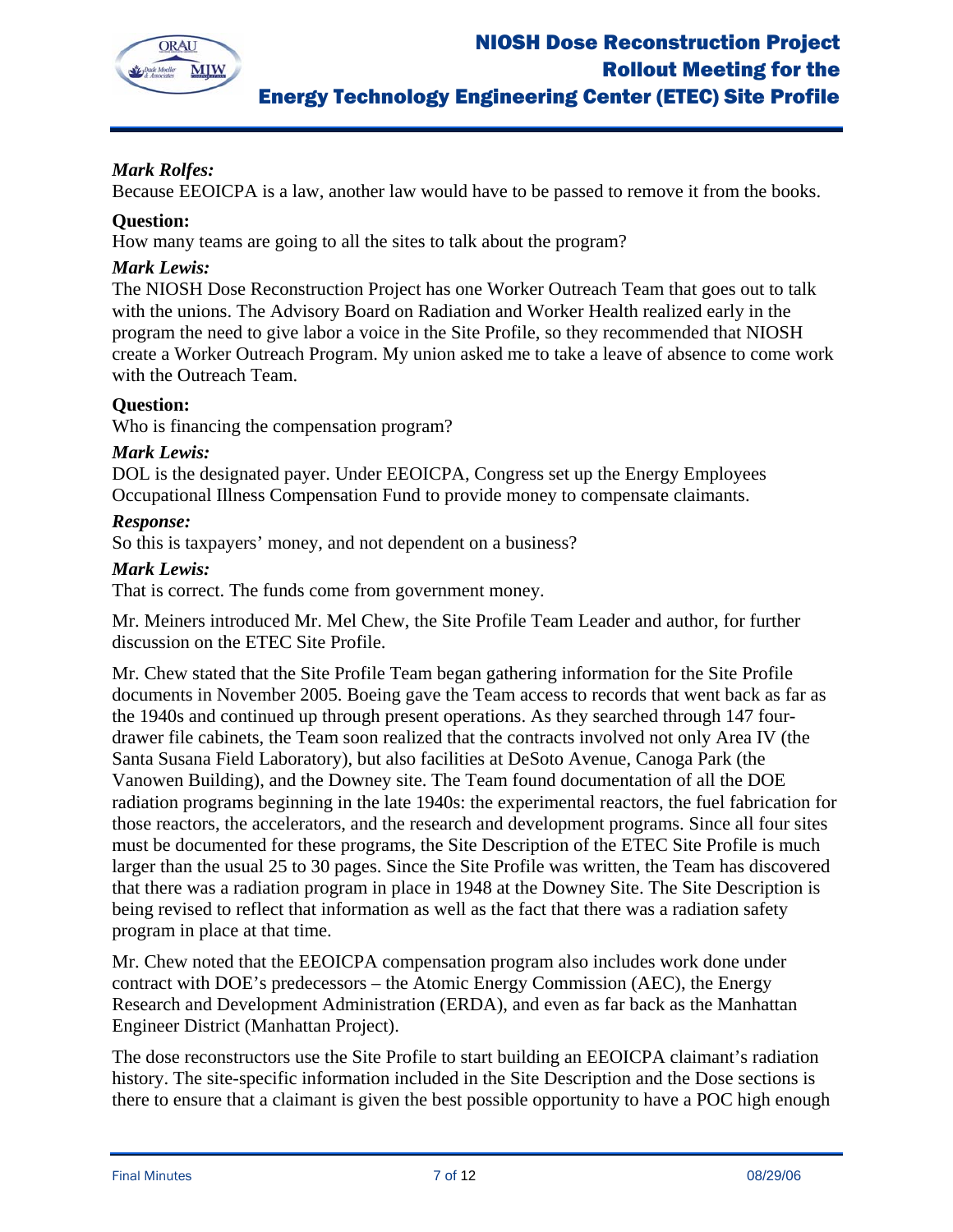

to be awarded compensation.

Mr. Chew revisited the question regarding whether the claimant's employer would know that a claim had been filed. He stated that DOL requests employment verification from DOE and its contractors (the employers) as well as the employee's radiation records. He encouraged the attendees to follow the suggestion to request their employment history from the company so they could verify that the information is correct.

The Site Profile Team faced a challenge in developing the ETEC Site Profile. Employees often performed work under contracts with the National Aeronautics and Space Administration (NASA) and other federal agencies concurrently with their work under the DOE contracts. While it is not evident that radiation was involved in programs with the other agencies, radiography employees went back and forth between Area IV and the other government program areas to Xray equipment (e.g., space shuttle engines). Because the employees went back and forth between these areas, the radiation dose received from the radiography equipment in all areas is considered in the Site Profile.

The programs at ETEC were primarily energy research and development programs. The reactors at the site were small-scale experimental reactors that gave employees potentially higher radiation exposures because of the variable requirements of the experiments being conducted. Mr. Chew asked the attendees to review the Site Description to verify the dates of the contract programs, reminding them that the accuracy of this information could possibly affect a claim.

Mr. Chew addressed the earlier comment regarding the television documentary comparing the Sodium Reactor Experiment (SRE) incident to the Chernobyl incident. The SRE incident involved a cladding failure, while Chernobyl was a major incident involving a meltdown that caused a graphite fire that burned for days, sending a large cloud of fallout over a very large area. Many of the rescue personnel died as a result of the high radiation levels; and other health effects are evident, such as a marked increase in thyroid cancers in people living in the affected area.

Four members of the Site Profile Team spent an entire day reviewing documentation on the SRE incident to assure that it was addressed properly in the Site Profile. The cladding failure resulted in the release of some of the reactor's coolant, which caused the meltdown of a very small section of the reactor. There was a small release of radioactive material. The area was monitored and surveys were taken. The system was brought under control in a timely manner. It is not apparent that any employees were overexposed from the incident.

## **Question:**

Are you familiar with the lawsuit against Boeing by area residents?

## *Mel Chew:*

I am aware of that lawsuit. That lawsuit is probably more about the environmental effects from the chemicals used to clean up the propellants that were used in other programs. The suit does not give reference to any radiation exposure. The Site Profile Team actually reviewed the environmental survey performed as the basis of the suit. The company that surveyed the area did not find evidence of unacceptable radiation levels. There is discussion in the Site Profile about some of the information in that environmental report – the effects on groundwater, for example.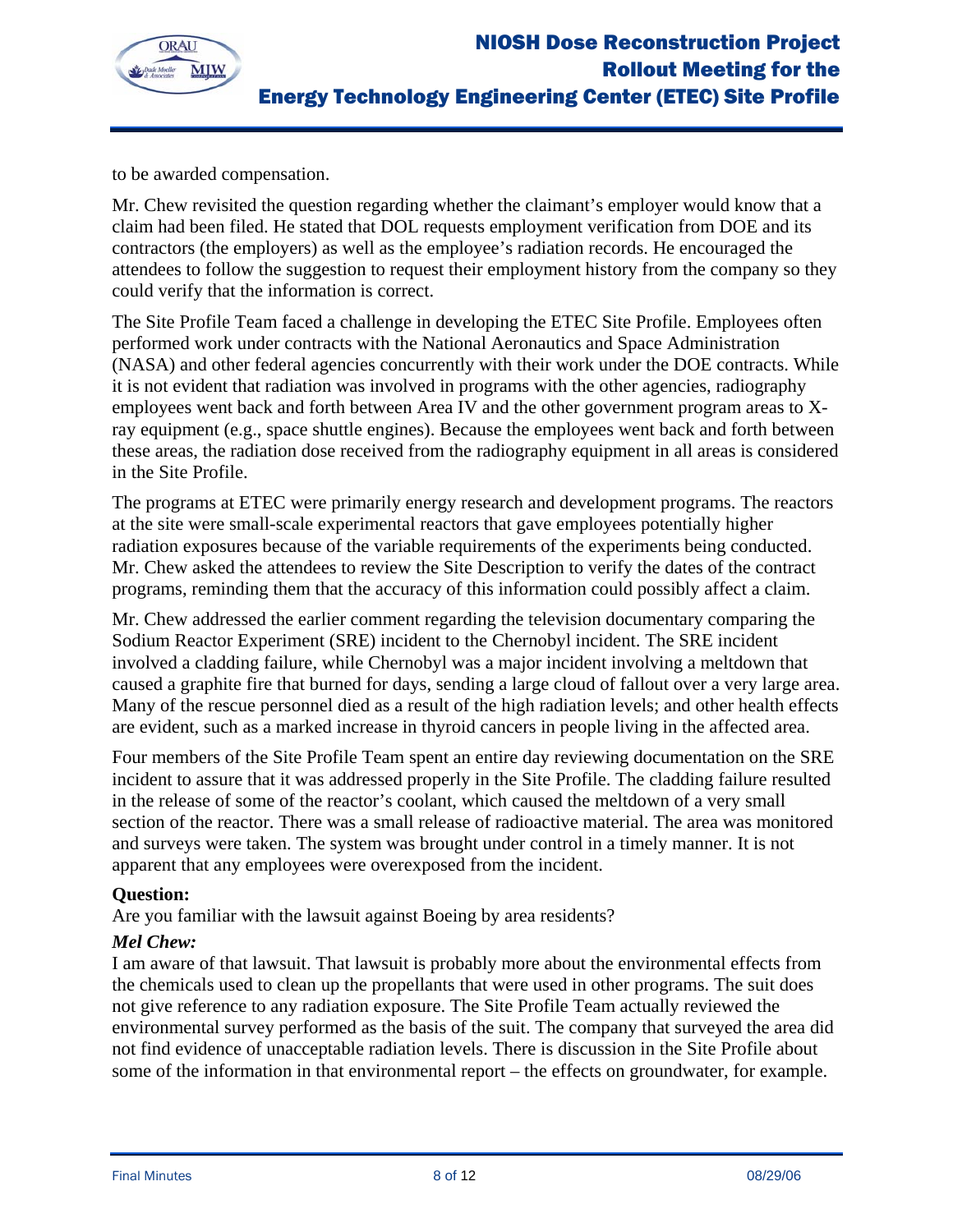

# **Comment:**

Water for our showers came from the groundwater supply.

## **Question:**

A road is all that separates Area IV from Rocketdyne. Was the radiation held just to the buildings where the experiments were conducted?

### *Mel Chew:*

By and large, that is true. However, they did monitor the perimeter of Area IV and beyond. Information on the background radiation in the other areas is included in the Site Profile. The Environmental Dose section covers not only the unmonitored employees working in Area IV, but also those working in proximity to the radiation areas – for example, a construction worker who was working outside one of the buildings.

## **Question:**

When we were first hired in to work with radiation, we had an annual physical. That didn't happen anymore after the company sold out to another company. Does this law address the need for radiation workers to have periodic physicals to monitor their health?

## *Mark Rolfes:*

There is a medical surveillance program.

#### *Mark Lewis:*

There is a law in place that addresses monitoring the health of nuclear workers. Originally, the law addressed former employees of the three gaseous diffusion plants, but I believe that it was modified later to include others.

#### **Comment:**

My concern is that there is a long latency period for some of these cancers. I want to know if we should be monitored regularly and if there is something in place that will enforce that.

#### *Mark Lewis:*

The legislation covers the medical surveillance of former workers. I suggest that you contact your lawmakers with your concern.

#### **Mel Chew – Question to Attendees:**

Do you recall any bioassay programs that monitored chemical exposure, or were the programs all for radiation exposure? Do you recall any of the facilities that were monitored?

#### *Response:*

The programs were for radiation exposure. I know that they monitored SRE and other radiation areas.

#### *Mel Chew:*

The Site Profile Team found a fair amount of bioassay data for the Powder Room at the DeSoto Avenue facility.

#### *Response:*

I spent about six months in the Powder Room.

#### **Comment:**

I have non-Hodgkin's lymphoma that was diagnosed before my employment. I received treatment before and during my employment. I worked in X-ray at Canoga from 1987 to 1991,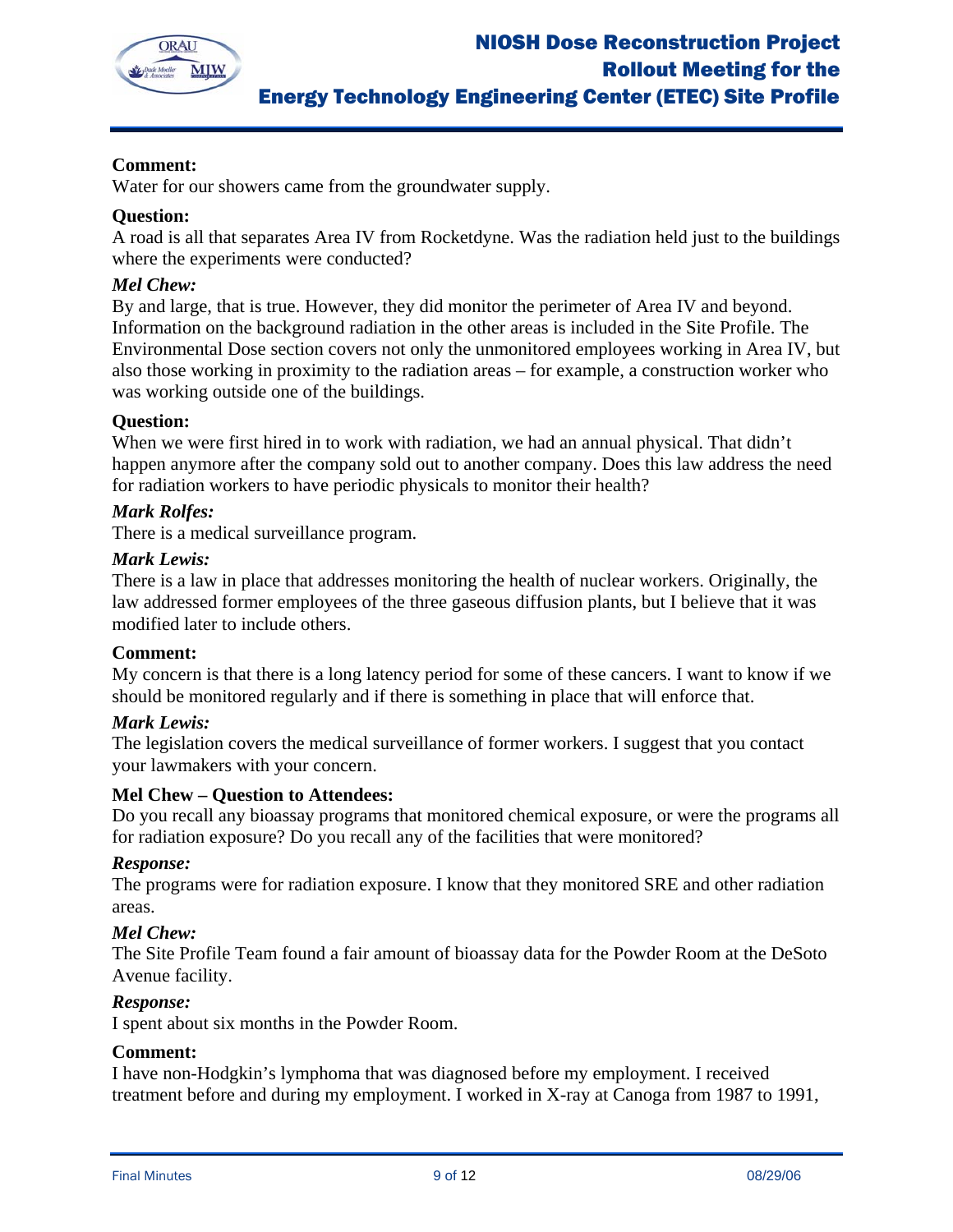

when I transferred to the facility on the hill (Area IV). I also worked in X-ray there with 150, 250, and 300 machines, but most of my work was with a small cobalt source – maybe 1 curie (Ci). I was not originally required to wear a badge while doing X-rays and also working in the facility – in these so-called clean areas. However, a couple years later, I was required to wear a badge. During the period when I was not monitored, I was hit with an X-ray during work on Stage 4 of the Peacekeeper project. On a different occasion, I was sent to the hospital after I was exposed while working on another project.

## *Mel Chew:*

What do you mean by "got hit?"

## *Response (from commenter):*

I got an exposure. What happens when I retire? Legally, do I have grounds to file a claim considering that my cancer was diagnosed before my employment? I have been in remission for 18 years.

#### *Mark Rolfes:*

Without speaking to your specific case, the way this bill was designed is that your cancer must be shown to be a result of occupational radiation exposure at a DOE site. Typically, there is a minimum latency period before there is a reasonable probability that the cancer resulted from the exposure. Other factors considered are the type of cancer and the amount of exposure. If you would be diagnosed with a different cancer during or after your employment, and you have been exposed to radiation, you most certainly can file a claim based on that cancer.

#### *Mark Lewis:*

I would suggest that you call your DOL Resource Center with this question. There is a sheet in your handout folder that has contact information for the California Center in Livermore.

#### **Question:**

What about the possibility that he was exposed at another eligible site?

#### *Mark Rolfes:*

If you worked at another covered DOE site prior to this, any exposure received during employment there also would be included in the dose reconstruction.

#### *Mel Chew:*

I encourage you to write down your recollections so that when you talk to the DOL Resource Center about your case, you have chronological documentation of the events relating to your situation. This will help them address your issue in an accurate fashion.

#### **Question:**

Is there a typical latency period for people who have been diagnosed with cancer from radiation exposure?

#### *Mark Rolfes:*

There are many types of cancer that are eligible under the law. There is not an exclusive list as was stated earlier. Only chronic lymphocytic leukemia is currently excluded because there has been no evidence that it is caused by radiation exposure. The latency periods vary and depend on factors such as age at exposure, gender, amount of exposure, type of exposure, etc. Some cancers have very short latency periods (e.g. some types of leukemia) for a given amount of exposure in comparison to other cancers (e.g. lung cancer or skin cancer).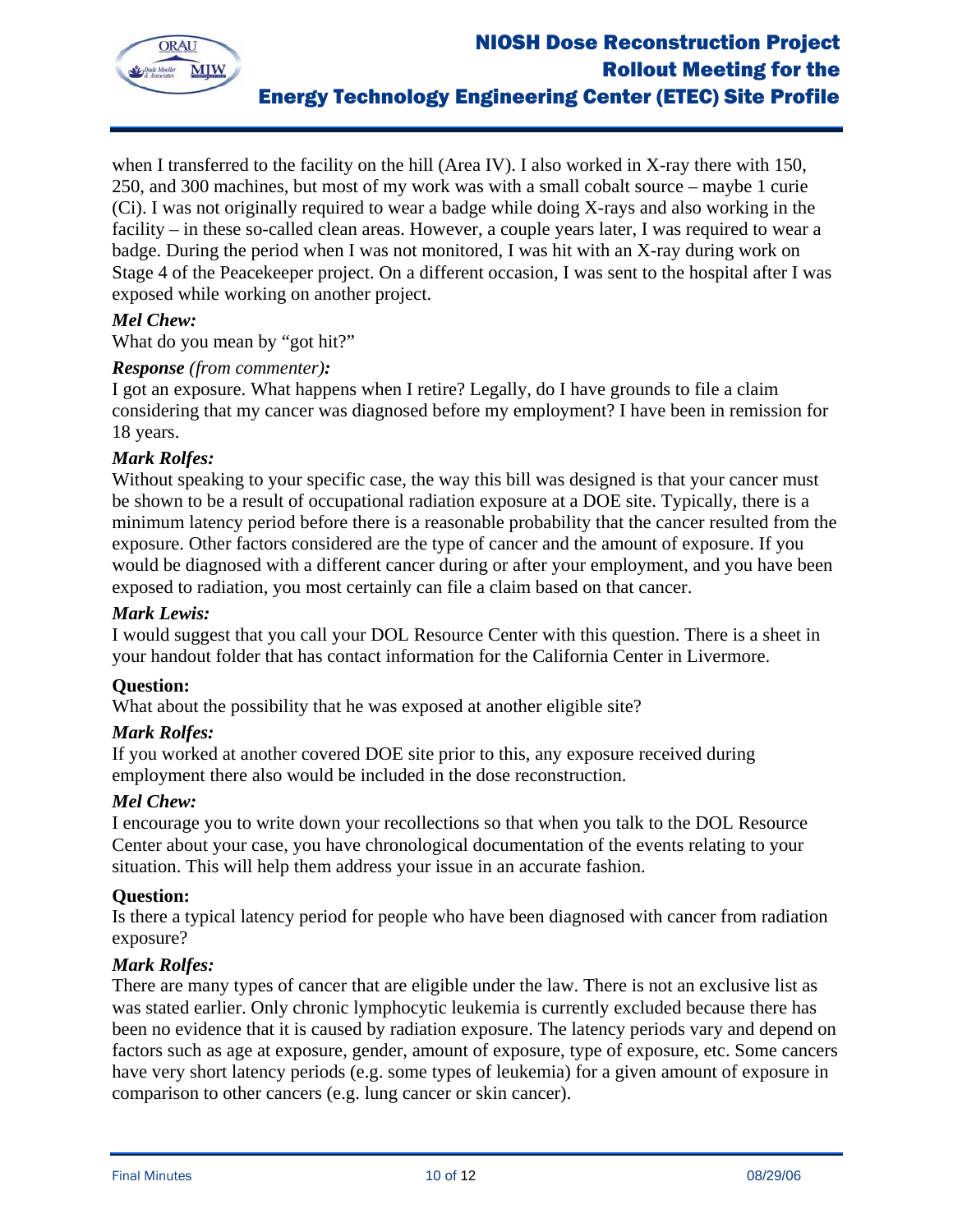

# **Question:**

What are the odds that a cancer will be determined to be the result of radiation exposure?

## *Mark Rolfes:*

That varies with the individual based on the factors that I just mentioned. That is why NIOSH performs the dose reconstruction – to determine the probability that your cancer was caused by your occupational radiation exposure. NIOSH has received approximately 22,000 cases for dose reconstruction. Approximately 25% of the 13,000 completed cases have been recommended for compensation. The NIOSH Web site <www.cdc.gov/niosh/ocas> has information on program statistics by state and facility.

## *Mel Chew:*

NIOSH has processed the dose reconstructions in a claimant-favorable manner. The probability that the cancer is related to the exposure can be as low as 50% and be recommended for compensation. The number of cases is actually skewed in the claimants' favor because of the way the probability is calculated.

## **Comment:**

The bottom line is that about 25% of the claimants are compensated after dose reconstruction.

## *Mark Lewis:*

The 22,000 cases are the ones that have been recommended for dose reconstruction.

## *Mel Chew:*

That percentage will probably change. Some of the more difficult cases cannot be processed until the Site Profiles are complete.

#### *Response:*

That could mean that fewer cases will be compensated.

#### **Comment:**

Let's go back to your remark. It sounds like not all cases are recommended for dose reconstruction.

## *Mark Rolfes:*

The DOL will determine whether the case goes to NIOSH for a dose reconstruction.

#### **Question:**

Does a person have to be exposed to radiation for a long period of time to get cancer? Or is it different for each individual?

#### *Mel Chew:*

A person can receive either small doses of radiation over a long period of time or a large dose of radiation in a very short time. The total dose is considered, not necessarily the amount of time. If you were exposed on a chronic level, the dose is calculated over the entire time of the employment.

#### **Comment:**

If the company allows you to receive the maximum exposure for a year in a single month, they can say "You go work another job for 11 months because you're burnt out for the year." You're not going to have any less chance of getting cancer that way than if you get the same amount of radiation spread out over the whole year.